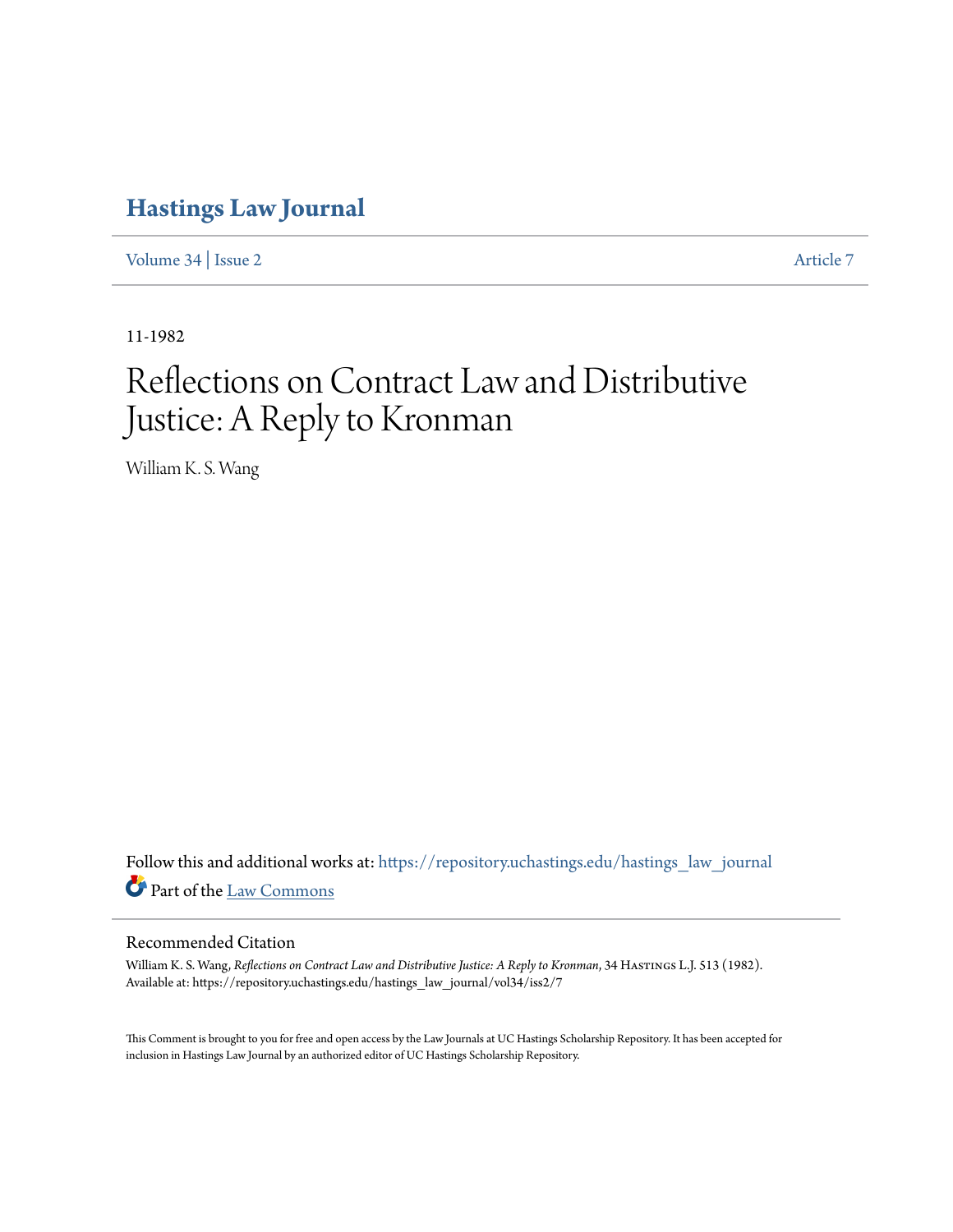## *Commentary*

## **Reflections on Contract Law and Distributive Justice: A Reply to Kronman**

#### By **WILLIAM** K. **S. WANG\***

In the first part **of** a recent article in the *Yale Law Journal, I* Professor Anthony Kronman provocatively argues that consistency forces **lib**ertarians down a slippery slope to welfare state liberalism.<sup>2</sup> Kronman contends: **(1)** libertarians allow rescission of coerced agreements, that is, contracts executed only because of threat of violence; $\frac{3}{2}$  (2) coercion is equivalent to unjustified "advantage-taking";<sup>4</sup> (3) to ascertain which "advantage-taking" to prohibit in exchanges, libertarians must accept paretianism, a theory of distributive justice;<sup>5</sup> (4) with regard to "advantage-taking" in contracts, the use of physical coercion, deceit, wealth, or talent are morally indistinguishable; 6 and **(5)** because a libertarian uses paretianism, a principle of distributive justice, to **judge** the validity

1. Kronman, *Contract Law and Distributive Justice,* 89 YALE **L.J.** 472, 472-97 (1980).

2. Overgeneralizing, libertarians contend that individuals have an absolute right to the fruits of their labor, welfare state liberals deny the absoluteness of this right and support some compulsive redistribution of wealth to the needy.

This reply does not discuss the second part of Kronman's article, which challenges the standard liberal preference for taxation as a method of redistribution.

**3.** Kronman, *supra* note 1, at 477-78.

4. *Id* at 478-83.

Kronman uses the word "advantage-taking" in a nonpejorative fashion. *See infra* note 32 & accompanying text. To emphasize the neutral nature of the term "advantage-taking," this Commentary will always place quotation marks around the word "advantage-taking" and usually place them around the word "victim."

5. *Id* at 483-88.

Paretianism has two versions. Under "individual paretianism" (IP), "advantage-taking" in a particular transaction is permitted only if the specific victim will benefit in the long run from allowing that form of "advantage-taking."

Under "group paretianism" (GP), a type of "advantage-taking" is allowed when doing so will increase the long-run welfare of most people who are taken advantage of in that particular way. *See infra* notes 15-16 & accompanying text.

*6,* Kronman, *supra* note 1, at 491-94.

Professor, Hastings College of the Law; Member, California Bar. B.A. 1967, Amherst College; J.D. 1971, Yale Law School. I am grateful to Professor Lawrence Alexander for his invaluable assistance in writing this Commentary and for suggesting a reply in the first place. Professor Alexander was a but-for cause of this Commentary.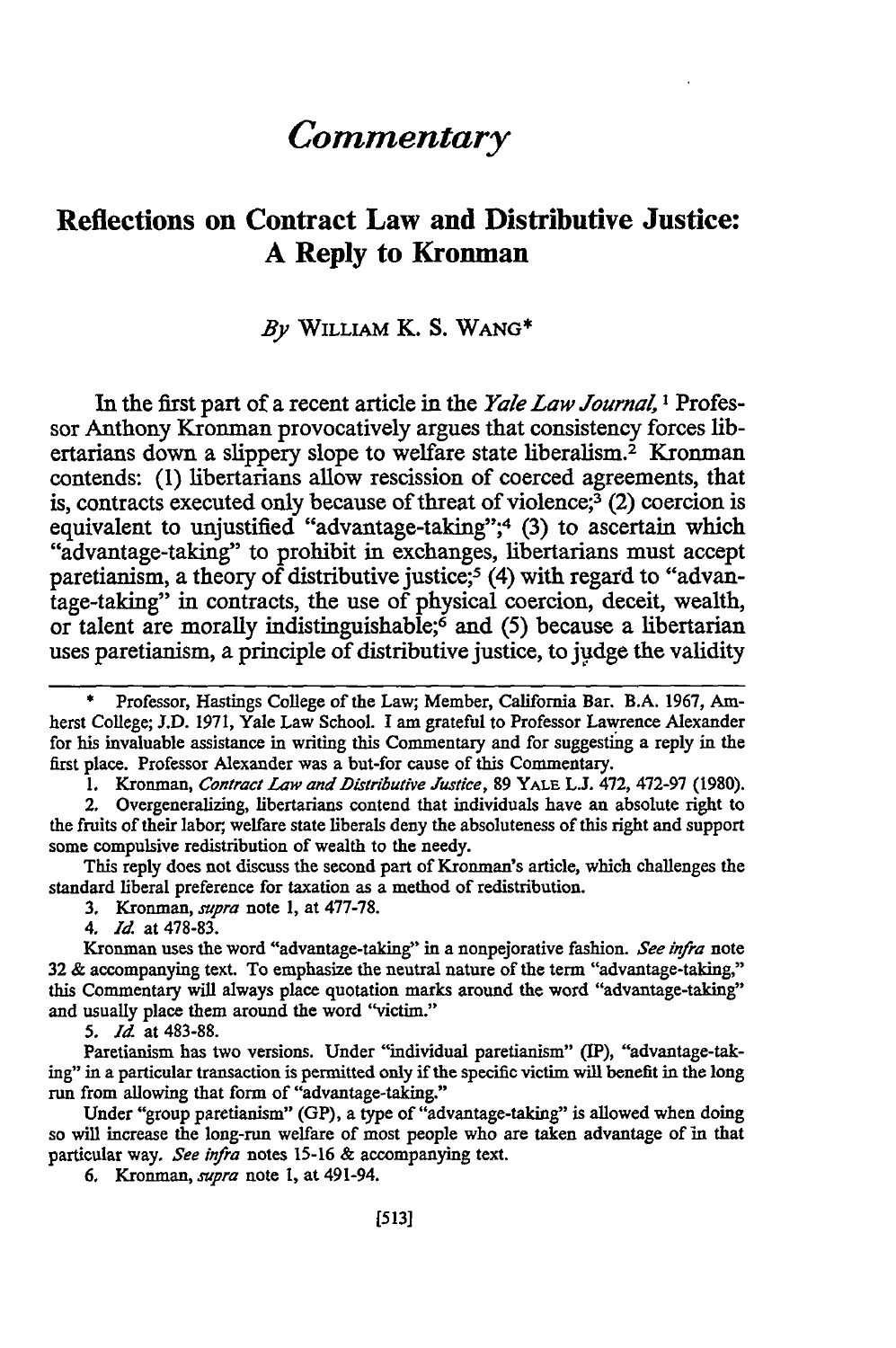of contracts, the libertarian must also accept contract rules designed to redistribute wealth more fairly.<sup>7</sup>

Were Kronman correct, his argument would constitute a definitive victory for liberalism over libertarianism. This Commentary identifies fatally weak links in Kronman's reasoning. With such high stakes riding on the validity of Kronman's argument, the sole goal of this paper is the demonstration of philosophical error; this reply does not analyze the relative merits of libertarianism and liberalism.

#### **Kronman's Argument**

#### Libertarians Must Endorse Paretianism to Ascertain the Legitimacy of "Advantage-taking"

In slightly more detail, Kronman's argument is as follows. The libertarian theory of contract law is premised upon the belief, first, that individuals have the right to make voluntary agreements for the exchange of their own property; and second, that if an agreement is coerced or involuntary, it is not enforceable.<sup>8</sup> Involuntariness is equivalent to illegitimate "advantage-taking" **by** the other party. Illegitimate "advantage-taking" can take such forms as physical coercion, deliberate misrepresentation, and deliberate nondisclosure. Libertarians must develop a principle to distinguish between legitimate "advantage-taking" in a voluntary exchange and illegitimate "advantagetaking" which results in an involuntary contract.<sup>9</sup>

According to Kronman, libertarians would initially attempt to use the "liberty principle," which provides that "advantage-taking" **by** one party to an agreement should be allowed unless it infringes the rights or liberty of the other party. Kronman correctly notes that the liberty principle is useless unless one can determine what rights people have; an "advantage-taking" can just as easily be a right of the "advantagetaker" as an invasion of the rights of the **"victim.'10**

Kronman suggests three principles that might be used to determine which forms of "advantage-taking" do not invade the rights of the "victim" and thus are permissible: natural superiority, utilitarianism, and "paretianism."<sup>11</sup> The first principle would allow naturally superior people to exploit naturally inferior individuals. This approach is incompatible with the libertarian belief in the moral equality of individuals.12 The second principle, utilitarianism, would approve "advantage-taking" if the total amount of some good such as total happiness is

(Vol. 34

**<sup>7.</sup>** *Id.* at **495-97.**

**<sup>8.</sup>** *Id* at **475-78.**

**<sup>9.</sup>** *Id* at **478-80.**

**<sup>10.</sup>** *Id.* at 483-84.

**<sup>11.</sup> Id.** at 484-85.

<sup>12.</sup> *Id*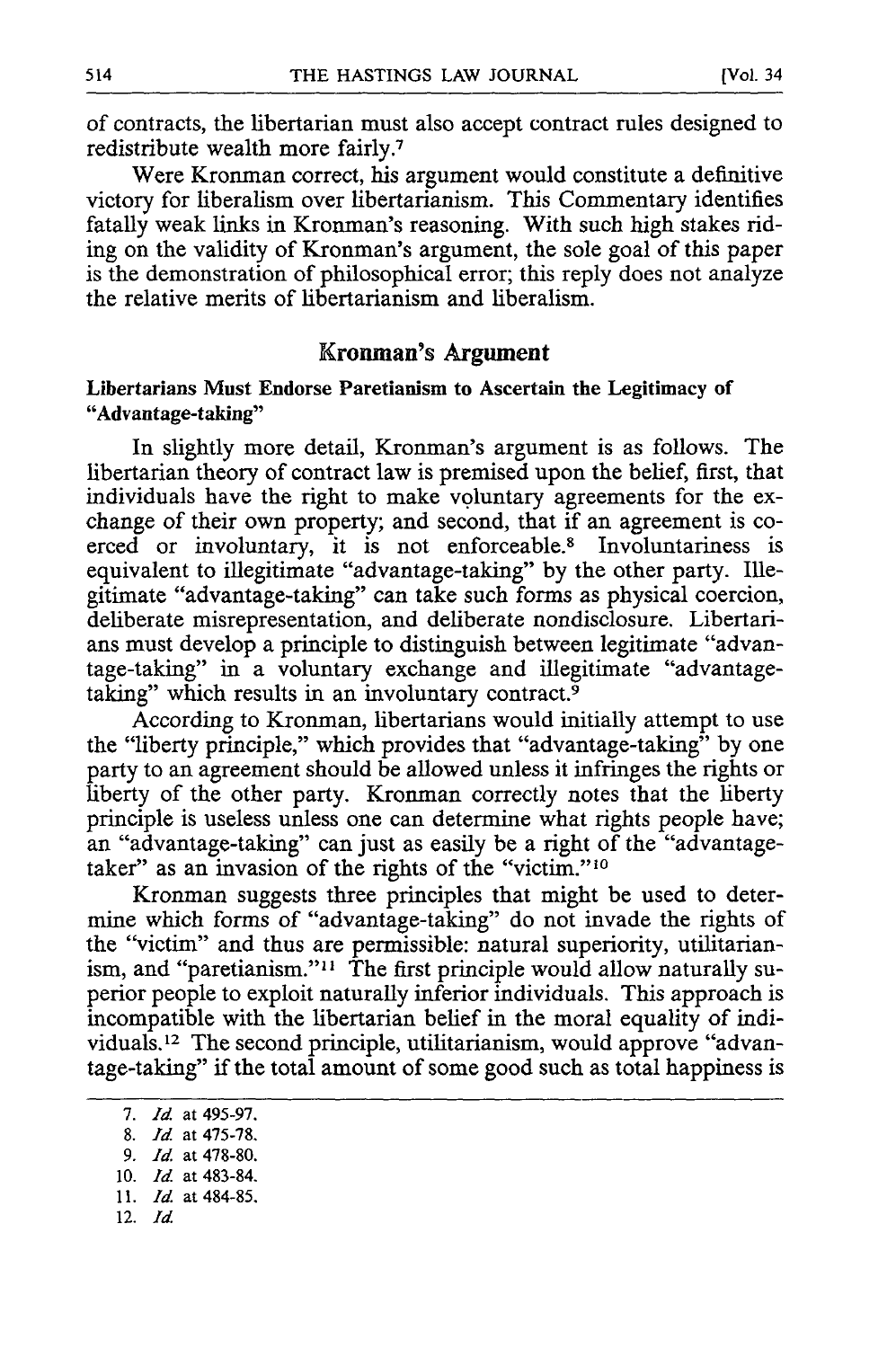increased. Utilitarianism violates the libertarian tenet that individuals have moral boundaries that must be respected even if total welfare or happiness is not maximized.<sup>13</sup> In Kronman's view, only the third principle, paretianism, is consistent with the basic ethical beliefs of libertarians.

Therefore, if forced to choose among the foregoing three principles, the libertarian would endorse paretianism to determine what kinds of "advantage-taking" should be permitted. Paretianism, however, can take two different forms. Kronman first describes paretianism as a test applied to the individual "victim" of a transaction. "Advantage-taking" in an individual transaction would be allowed only if the specific individual who is disadvantaged will benefit in the long run from allowing that type of "advantage-taking."<sup>14</sup> This Commentary will refer to this principle as Individual Paretianism (IP).

Because the **highly** individualized assessments called for **by** IP would be impossible for courts and legislatures, and because IP would lack the predictability of more formal, less individualistic rules, Kronman expressly rejects IP in favor of a second version of paretianism. This version allows a particular form of "advantage-taking" when doing so will increase the *long-run* welfare of *most* people who are taken advantage of in that particular way.15 For example, allowing land-buyers to take advantage of deliberately acquired geological information without disclosure to the sellers may encourage mineral exploration and thereby lower mineral and overall prices enough to make the land-sellers better off in the long run.16 This Commentary will refer to this as Group Paretianism **(GP),** because the principle applies to multiple, rather than individual, "victims."

**GP** measures the welfare of the "victims" against the baseline of legal prohibition of the "advantage-taking." This baseline is a situation of equality17 in which either the advantage must be shared with everyone<sup>18</sup> or everyone is uniformly denied use of the advantage.<sup>19</sup> In

**15.** *Id* at **487.**

**18.** Kronman uses the example of transactions based on nonpublic information. Under one possible rule, the information-possessor is given a property right in the information and can use it without disclosure to the party on the other side of the contract. The opposite rule would treat the information as a public asset that the possessor cannot exploit without prior disclosure to the other transacting party. Under **GP,** possessors are allowed to exploit nonpublic information only if those to whom the information is not disclosed will be even better off than they would have been had the information been regarded as a public asset. *I4* at 492.

**19.** Kronman's illustration is the use of superior physical strength to coerce exchanges. The baseline of equality is achieved not **by** forcing the strong person to share the advantage

**<sup>13.</sup>** *Id* at 485-86.

<sup>14.</sup> *Id* at 486.

**<sup>16.</sup> Id at** 489-90. **See infra** text accompanying note **51.**

**<sup>17.</sup>** Kronman, *supra* note **1,** at 491-92.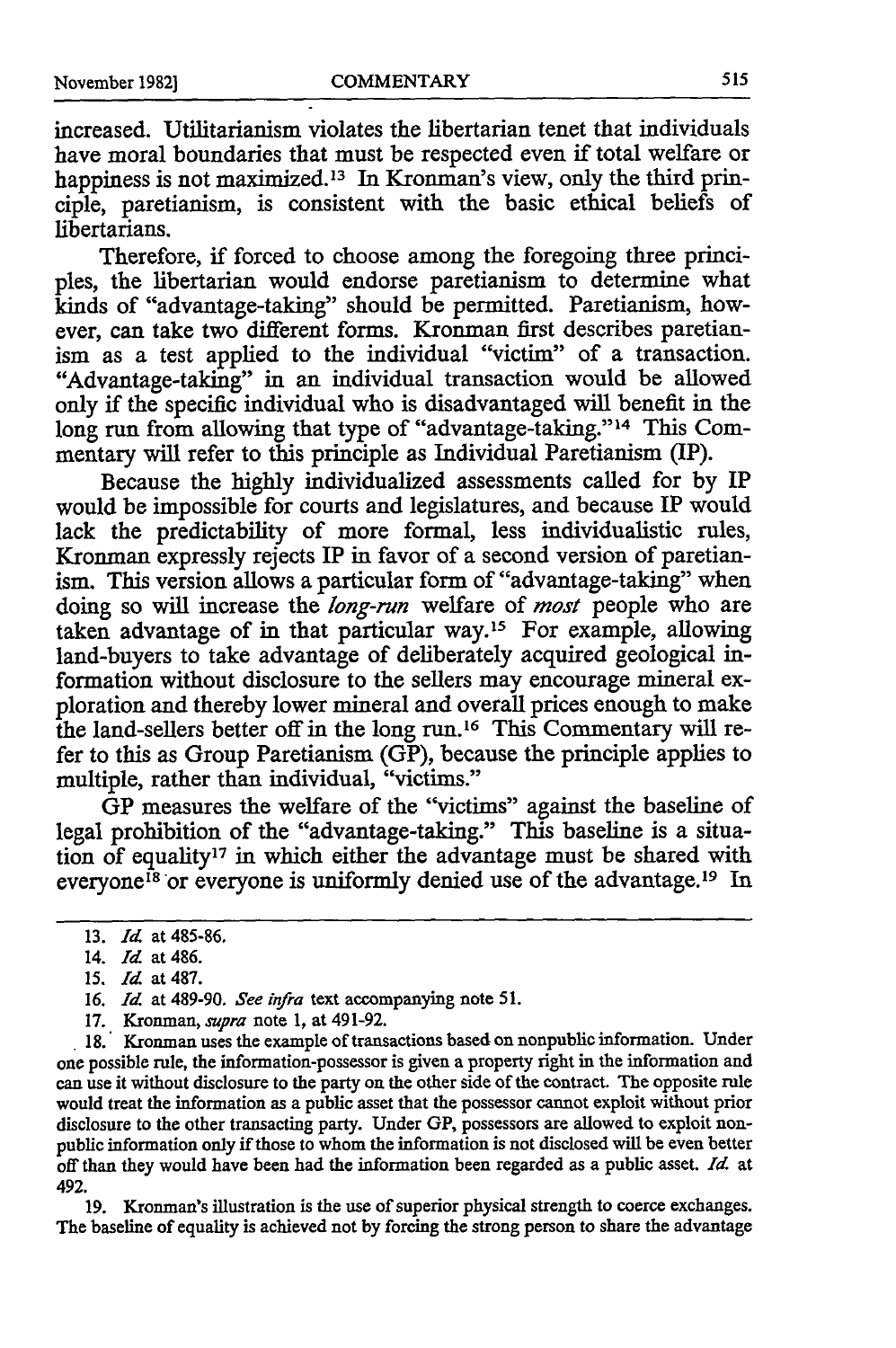Kronman's view, the possessor of an advantage may only use it if those not possessing it are made better off by its use than "they would be if no one were given a greater right to the advantage than anyone else."20

This paretian prohibition applies to all talents and assets, including strength, intelligence, wealth, and information. All belong to "a common pool or fund in which no one-not even the person who possesses the advantage-has any prior claim."<sup>21</sup> If possession alone could justify "advantage-taking," all "advantage-taking" would be justified.<sup>22</sup> Some "advantage-taking"--coercion, for example-is clearly unjustified. The distinction between justified and unjustified "advantage-taking" by the possessor of an advantage must be based on some principle; Professor Kronman argues that the only meaningful principle for a libertarian is paretianism.<sup>23</sup> Thus, Kronman concludes that libertarians must use paretianism to judge the validity of any contract in which one party takes advantage of talent or wealth. If the "advantage-taking" is nonparetian, the "victim" can rescind.

#### Libertarians Must Accept Contract Rules Designed to Redistribute Wealth More Fairly

Kronman next argues that if a libertarian uses a principle of distributive justice to judge the voluntariness of exchanges, consistency forces him to use a principle of distributive justice to develop contract rules that redistribute wealth.<sup>24</sup> To elaborate, society uses one set of laws to determine whether a contract is *invalid* because of illegitimate "advantage-taking" (coercion and deceit). To redistribute wealth, the society may adopt a second set of rules to govern the *content* of contracts, such as the law of usury, minimum wages, and nondisclaimable warranties. Both sets of contract laws are designed to limit "advantage-taking." According to Kronman, because a libertarian must employ a principle of distributive justice in drafting the first set of rules (rescindability based on illegitimate "advantage-taking"), the liberta**rian** must accept laws in the second set that redistribute wealth more fairly. It would be arbitrary, argues Kronman, for a libertarian to limit

22. *Id* at 493-94.

with others but **by** denying everyone the right to use strength in this particular way. GP allows a departure from this baseline only if the weak are made better off in the long run by being forced into contracts by the strong. *Id*

<sup>20.</sup> *Id* at 493.

**<sup>21.</sup>** *Id*

<sup>23.</sup> *Id* at 496-97. Kronman also argues that no difference exists between taking advantage of superior information or strength and taking advantage of wealth. Wealth is just another transactional advantage and, like all transactional advantages, may be utilized only if paretian principles permit. *Id*

<sup>24.</sup> *Id* at 495.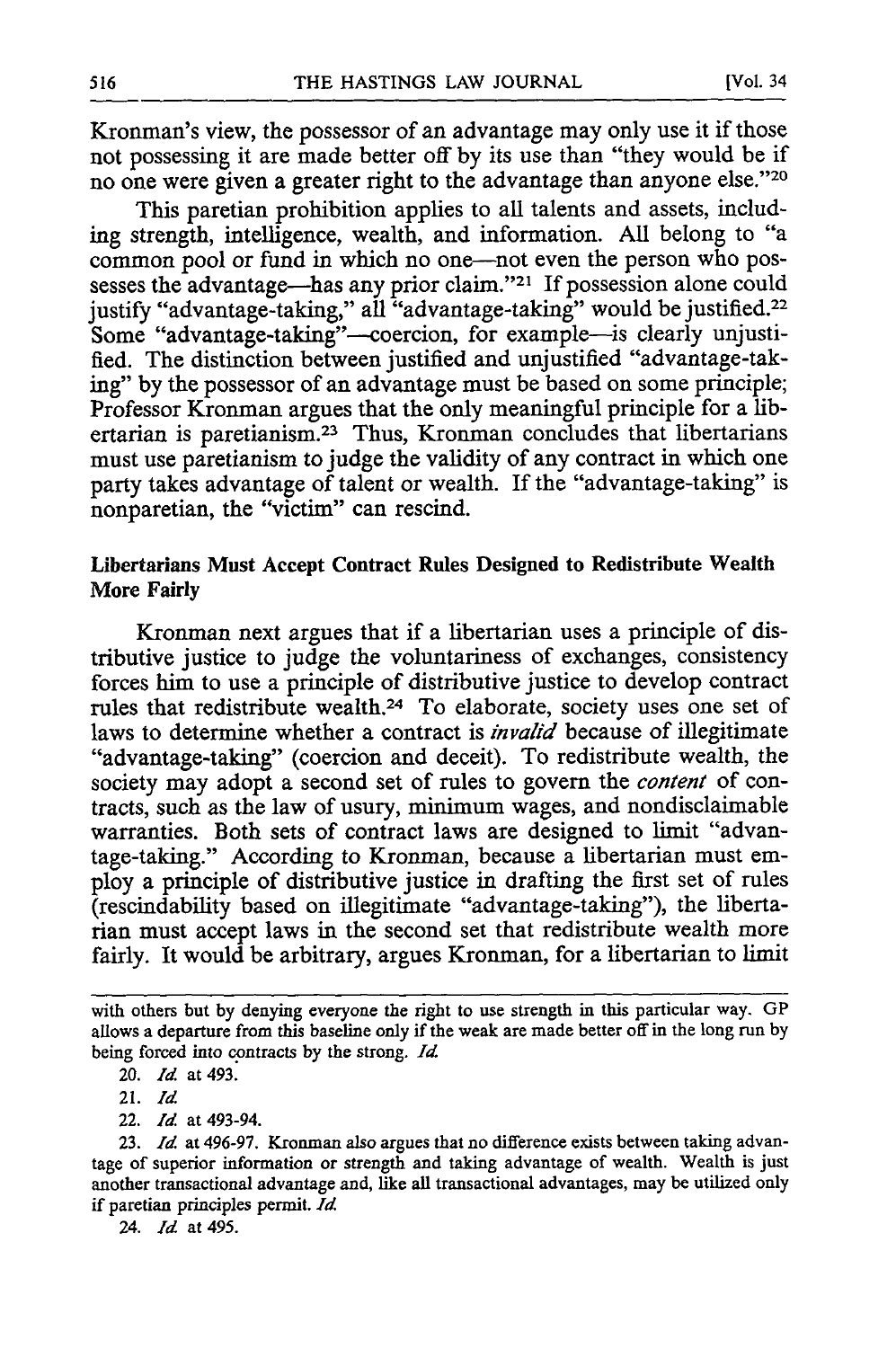"advantage-taking" in one context and not the other.<sup>25</sup>

In summary, beginning with the premise that a libertarian endorses voluntary exchanges and prohibits involuntary ones, Kronman arrives at the surprising and implausible conclusion that a libertarian must use paretian principles to restrain the use of talent and wealth in exchanges and must favor using contract rules to redistribute wealth from rich to poor.

#### **Weak Links in Kronman's Argunrent**

#### Krounan's Argument Is Negative

Kronman correctly argues that a libertarian would allow contract rescission by victims of certain kinds of "advantage-taking" such as coercion and deceit. Nondisclosure, mutual mistake of fact, and unilateral mistake of fact would pose more difficulty. The libertarian would have to adopt some principle to decide what kind of "advantage-taking" is unjustified. Kronman's argument that libertarians would choose paretianism is essentially negative. He describes just four possible approaches to judging "advantage-taking." Kronman rightly concludes that the first, the "liberty principle," begs the question. As to the remaining three, natural superiority, utilitarianism, and paretianism, Kronman says that "if a libertarian were *required* to choose among the three, the only one that he could choose without abandoning his most fundamental moral beliefs would be the third."<sup>26</sup>

Kronman does not demonstrate why the libertarian would not choose one or more other principles to limit "advantage-taking." After discussing Kronman's paretianism, one commentator has suggested that an alternative approach would be a plurality of moral principles that might have a different relevance in different circumstances.<sup>27</sup>

For example, a libertarian might divide all "advantage-taking" contracts into two sets: (1) those in which the "victims" were subject to no physical coercion and had the benefit of full disclosure of all relevant information, and (2) all other "advantage-taking" contracts. The libertarian might enforce *all* contracts in the first set, and use some system of moral principles to determine when to enforce contracts in the second set. For example, such a moral system might dictate that reckless fraud is grounds for rescission, but negligent fraud is not.

The most important reason that a libertarian would reject paretianism, however, is that he or she would be offended by its premises and inherent arbitrariness of application. The libertarian would reject

**<sup>25.</sup>** *Id* at **495-97.**

**<sup>26.</sup>** *Id* at 485 (emphasis added).

**<sup>27.</sup>** Baker, *Starting Points in Economic Alnaysis of Law,* **8 HOFSTRA L. REv. 939, 970 (1980).**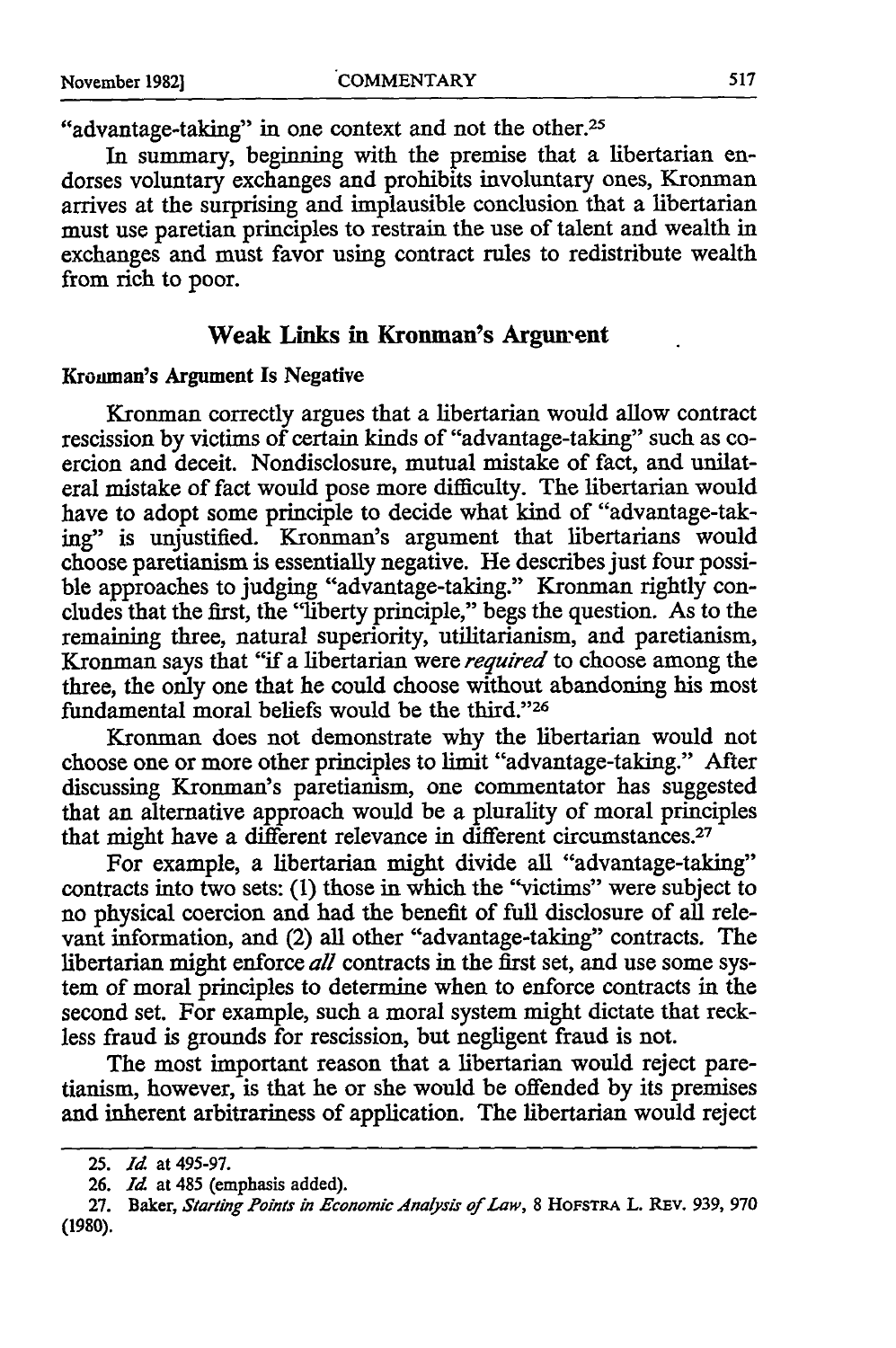paretianism's baseline of prohibition of all "advantage-taking." Further, the libertarian would regard *group* paretianism as morally arbitrary because it provides for a simple majority count of whether a group of "victims" is better off, and because defining the relevant group of "victims" is impossible.

#### Kronman's Baseline Prohibiting **All** "Advantage-taking" Is Unjustified

Kronman's paretianism differs from classic Pareto optimality, in which all changes that have been made make at least one person better off and no one worse off.<sup>28</sup> One can hardly object to such changes, but virtually all policy decisions harm someone.29 The economist Kenneth Boulding once jokingly remarked that microeconomists are a bit simple-minded; only a fool would devote a discipline to trying to make people better off without making anyone worse off.<sup>30</sup>

Classic Pareto optimality is of no assistance in evaluating "advantage-taking," because any prohibition that makes the "victim" better off must necessarily leave the "advantage-taker" worse off. For example, a rule prohibiting lying will make dishonest people worse off. Neither the adoption nor the rejection of a law against lying would be Pareto optimal.

Instead of classic Pareto optimality, Kronman advances a onesided paretianism. He would permit so-called "advantage-taking" if it works to the long-run benefit of those disadvantaged by it. Without explanation, he ignores the welfare of the potential "advantage- $\tilde{\text{t}}$ akers."<sup>31</sup>

In light of Kronman's definition of "advantage-taking," the onesidedness of his paretianism is puzzling. To avoid criticism of his principle as question-begging, Kronman emphasizes that he uses the term "advantage-taking" in a nonpejorative fashion:

I mean the term ["advantage-taking"] to be understood in a broader sense **...** as including even those methods of gain the law allows and morality accepts (or perhaps even approves). In this broad

29. *See* R. POSNER, *supra* note 28, at 89 ("[Tlhe Pareto-superiority criterion is inapplicable to most policy questions **....").**

31. This conclusion was independently arrived at by Baker, *supra* note 27, at 970.

<sup>28.</sup> *See* R. POSNER, THE **ECONOMICS** OF **JUSTICE** 54-55, 88 (1981): "A change is said to be Pareto superior if it makes at least one person better off and no one worse off." *Id* at 54; Coleman, *Efficiency, Exchange andAuction: Philosophic Aspects of* the *Economic Approach to Law,* 68 **CALIF.** L. REV. 221, 226 (1980) ("An allocation of resources is Pareto superior to an alternative allocation if and only if no person is disadvantaged by it and the lot of at least one person is improved."); Coleman, *Efficiency, Utility, and Wealth Maximization,* 8 HoF-STRA L. REV. 509, 512-13 (1981); Sager, *Pareto Superiority, Consent, and Justice,* 8 HOFSTRA L. REV. 913, 914 (1980) cf. P. **SAMUELSON,** ECONOMICS 435 n.12, 591 & n.3 (11th ed. 1980); (defining an equilibrium as "Pareto optimal" if there is no possible movement from it that could make everyone better off).

<sup>30.</sup> Speech by Kenneth Boulding, Amherst College (1966).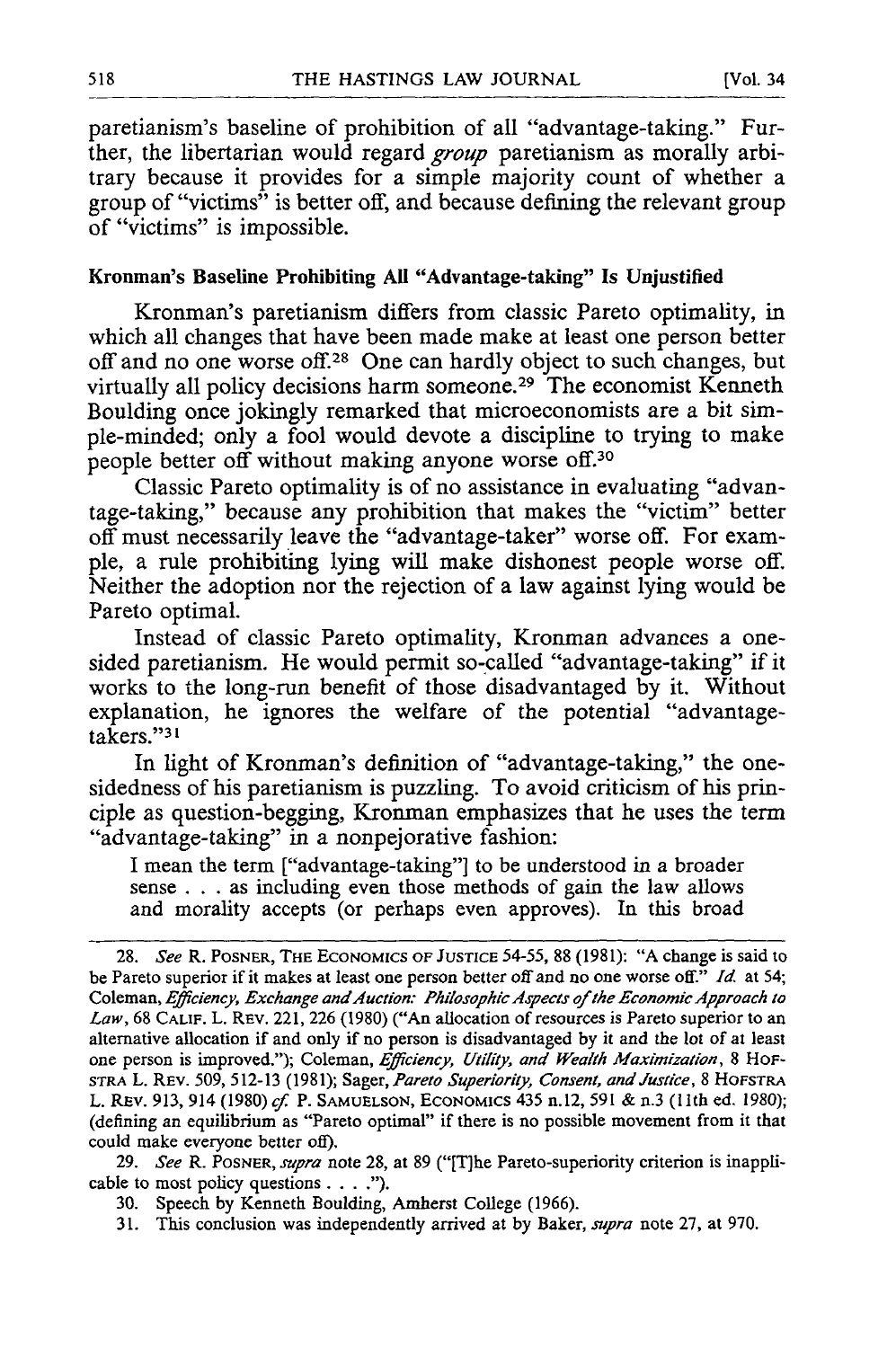sense, there is advantage-taking in every contractual exchange. Indeed, in mutually advantageous exchanges, there is advantage-taking<br>by both parties.<sup>32</sup>

Because Kronman defines "advantage-taking" neutrally, he cannot assume that libertarians would agree to an absolute prohibition of any "advantage-taking" transaction that does not leave the "victims" better off. Because a libertarian is concerned about the victims of some "advantage-taking" does not mean that he or she will show the same solicitude for the "victims" of all "advantage-taking."

The libertarian antipathy toward "involuntary" exchanges is based on the belief that individuals have the right to private property<sup>33</sup> and should not be deprived of it without "consent."<sup>34</sup> Kronman's paretianism, however, requires that all assets be considered part of a "common pool or fund in which no one-not even the person who possesses the advantage-has any prior claim."35

Whether a property-owner is entitled to his or her property in the first place is a question separate from the "voluntariness" or legitimacy of exchanges. Indeed, discussions of "voluntariness" and even of contracts and exchanges presuppose the existence of private property. If before selling my blood to you, I falsely state that it is a rare type, **you** may be able to rescind. Clouds on my title to my own blood are irrelevant to the fraud issue. If I do not own my own blood, I cannot sell it at all, fraudulently or otherwise.

Admittedly, libertarians must use some system of moral principles to decide which "advantage-taking" exchanges to restrain.36 Nevertheless, any resulting restriction on talents or resulting redistribution of wealth would be an incidental by-product of allowing the "victim" to extricate himself or herself from the contract. Kronman erroneously suggests that restrictions on robbery and deceit are equivalent to restraints on the talents of strength and intelligence.<sup>37</sup> If this were true, society would permit robbery by the weak and fraud by the stupid. A robber may be no stronger or cleverer than the victim but may use the element of surprise or the threat of a weapon. The robber is distinguished by his *willingness* to rob, not by his superior talent. Similarly, a deceitful seller may be distinguished by a willingness to lie rather than by superior intelligence. Furthermore, if a robber or defrauder hap-

<sup>32.</sup> Kronman, *supra* note **1,** at 480. Kronman continues with this example: "Suppose I have a cow you want, and you have a horse I want, and we agree to exchange our animals. The fact that you want my cow gives me an advantage I can exploit by insisting you give me your horse in return." *Id*

<sup>33.</sup> R. NozIcK, ANARCHY, **STATE AND UTOPIA** 150-53, 160-64, 174-82 (1974).

<sup>34.</sup> *Cf. id* at 33-34 (1974) (prohibition of aggression by one person against another).

**<sup>35.</sup>** Kronman, *supra* note 1, at 493.

<sup>36.</sup> *See supra* text accompanying note 27.

<sup>37.</sup> *See Kronman, supra* note 1, at 492, 494.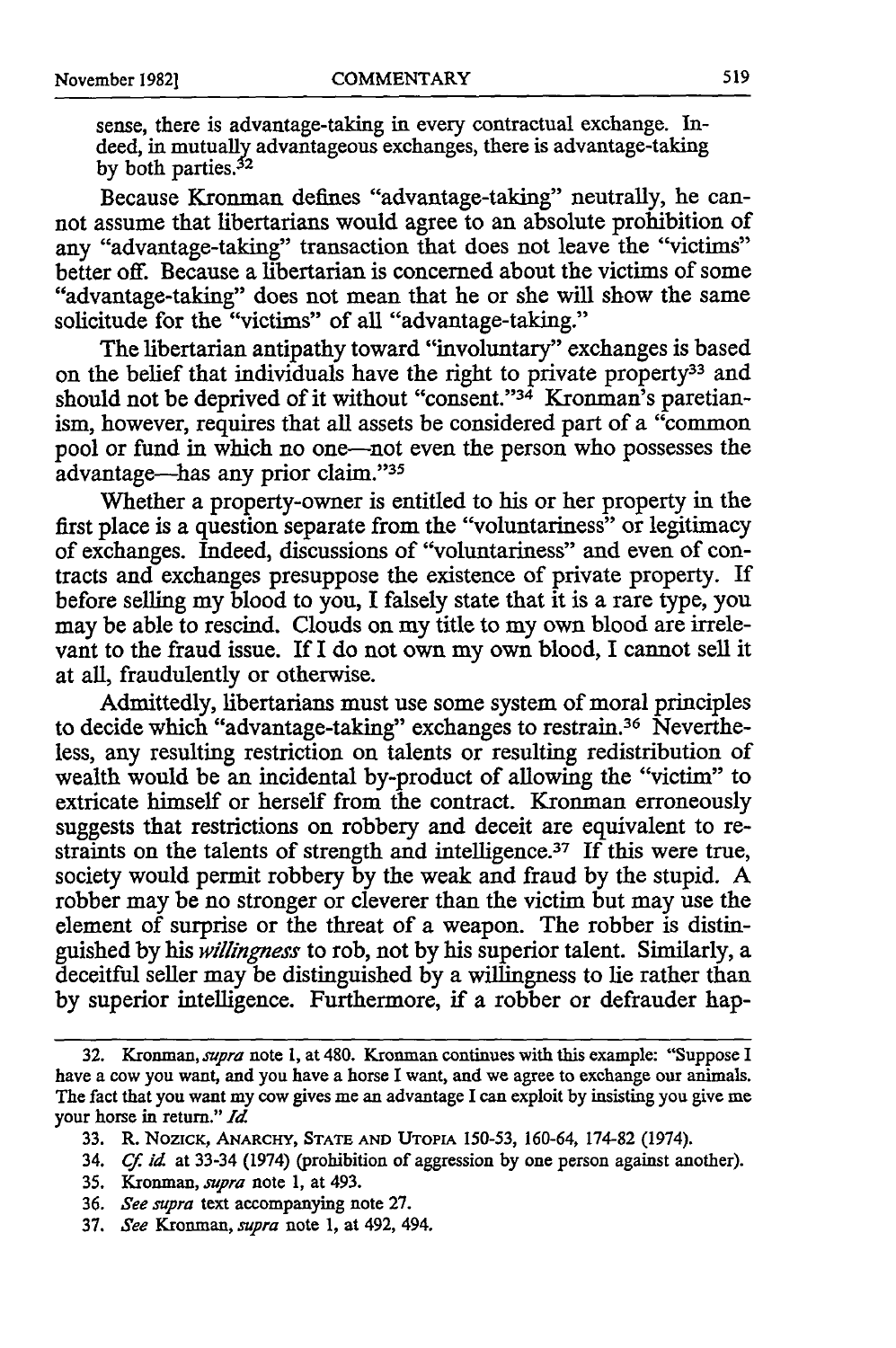pens to be exceptionally strong or intelligent, society consistently could permit him or her to use his or her talents in morally acceptable activities, but not in morally unacceptable ones.

Kronman correctly notes that restrictions on illegitimate "advantage-taking" in contracts decrease the "advantage-taker's" wealth.<sup>38</sup> The purpose of the restraint, however, is *not* wealth redistribution. Allowing one party to rescind a contract deprives the other party of the benefit of the bargain. This result is more accurately described as a *restoration* of the pre-exchange wealth distribution than as a *redistribution.* Whether the "advantage-taker" is rich or poor, he is deprived of the fruits of his morally offensive conduct. Whether the "victim" is affluent or improverished, the property he gave up "involuntarily" is returned.

Kronman's unjustified bias against "advantage-taking" is especially apparent in his initially advanced one-sided *individual* paretianism, IP; in each contract, the "victim" may rescind, unless allowing the "advantage-taking" works to the long-term benefit of that particular "victim." 39 IP is either unjustified or trivial. If the "advantage-taking" is not objectionable, the victim should not be allowed to rescind at all. If IP is applied only to objectionable "advantage-taking," the principle is reduced to the trivial proposition that a victim of objectionable "advantage-taking" may rescind, unless consistently allowing this type of "advantage-taking" works to the *long-term* benefit of that particular victim. IP hardly furnishes assistance in answering the crucial question of what "advantage-taking" is objectionable. A hypothetical will make this clear.

Suppose I buy a newly built skyscraper in San Francisco. Earthquake insurance is not available. A major earthquake destroys the building one week later. Assume the following alternative facts:

1. The U.S. Geological Survey had publicly predicted a major earthquake in the next decade. I knew of this prediction but dismissed it. No one knew the quake was imminent.

2. My seller had received nonpublic information from a University of California geology professor that a quake was imminent. I had no such information.

3. The U.S. Geological Survey knew that a quake was imminent but did not disclose the information to avoid panic. My seller had bribed a government official to obtain this information.

4. When I expressed concern about earthquakes, the seller gave me a U.S. Geological Survey Report that indicated the probability of a major earthquake in San Francisco. The actual report said that the

<sup>38.</sup> *Id* at 496.

<sup>39.</sup> *See supra* note 14 & accompanying text.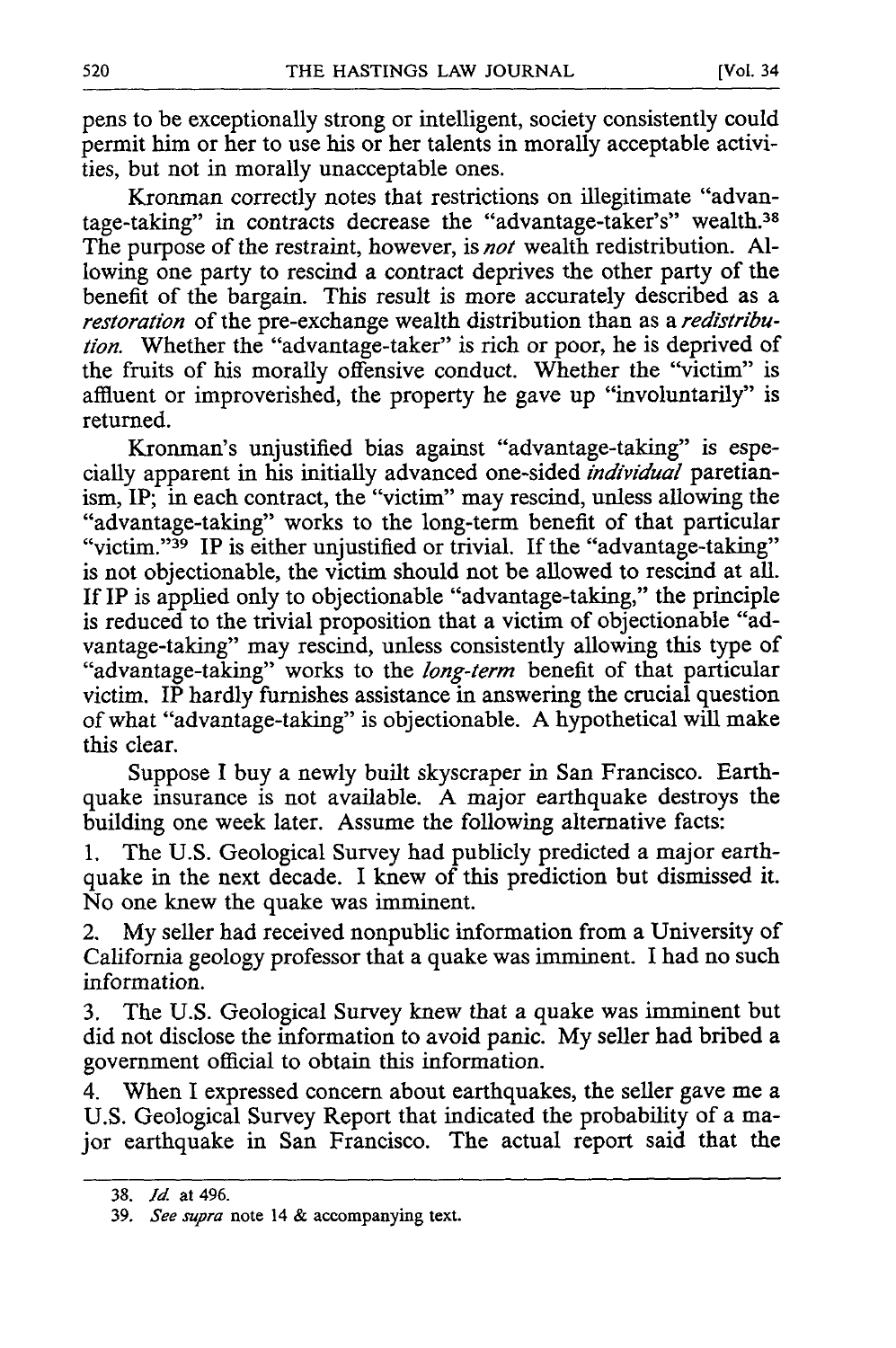probability was one in fifty, but the seller fraudulently altered the report to read one in fifty thousand.

In all four cases, the exchange is adverse to me. I would have been better off had I not purchased. I also would be better off if I could rescind. Because Kronman uses the term "advantage-taking" in a nonpejorative sense, all four cases are characterized by various types of "advantage-taking" by the seller. If nothing else, the seller is taking "advantage" of my desire for a skyscraper.<sup>40</sup> In all four cases, I would be better off in the long run with a rule allowing buyers in my position to rescind. Uninsurable natural disasters are sufficiently rare that it is unlikely that I would eventually *sell* real estate to someone who wished to rescind because of an earthquake or other uninsurable natural disaster. Therefore, Kronman's IP would allow me to rescind in all four cases.

Common sense indicates I should not be allowed to rescind in the first fact situation above. Whether IP should be applied to fact situations two, three, and four depends on whether the conduct of the seller is considered sufficiently offensive to allow the buyer to rescind. In other words, Kronman's one-sided IP should be applied only where the "advantage-taking" is highly offensive. In that situation, the victim should be allowed to rescind unless he or she would be better off in the long run with a rule denying rescission. IP does *not* determine whether the conduct in the fact situations two, three, and four is sufficiently offensive. This hypothetical illustrates why a libertarian would reject IP as useless in judging whether a certain form of "advantage-taking" is objectionable.

IP is especially inappropriate in *mutually advantageous* exchanges involving full disclosure of all material facts and no physical coercion. Kronman gives as two examples of "advantage-taking" "a monopoly of some scarce resource-the only water hole or the best cow or the strongest shoulders in town. . .," and the "incapacity of the promisor himself-[including] . . . impecuniousness."<sup>41</sup> These two examples differ fundamentally from Kronman's other examples of "advantagetaking": hypnotism, physical coercion, fraud, nondisclosure, and unilateral mistake.42 The victim of monopoly or poverty would not be worse off had he never met the alleged "advantage-taker." The exchange is mutually advantageous. Conceivably, the "victim" could claim that if the universe were different, he would not engage in this transaction. If the universe were different, however, the "victim"

<sup>40.</sup> *See supra* note **32** & accompanying text.

<sup>41.</sup> Kronman, *supra* note 1, at 479.

<sup>42.</sup> *Id.* at 477-79.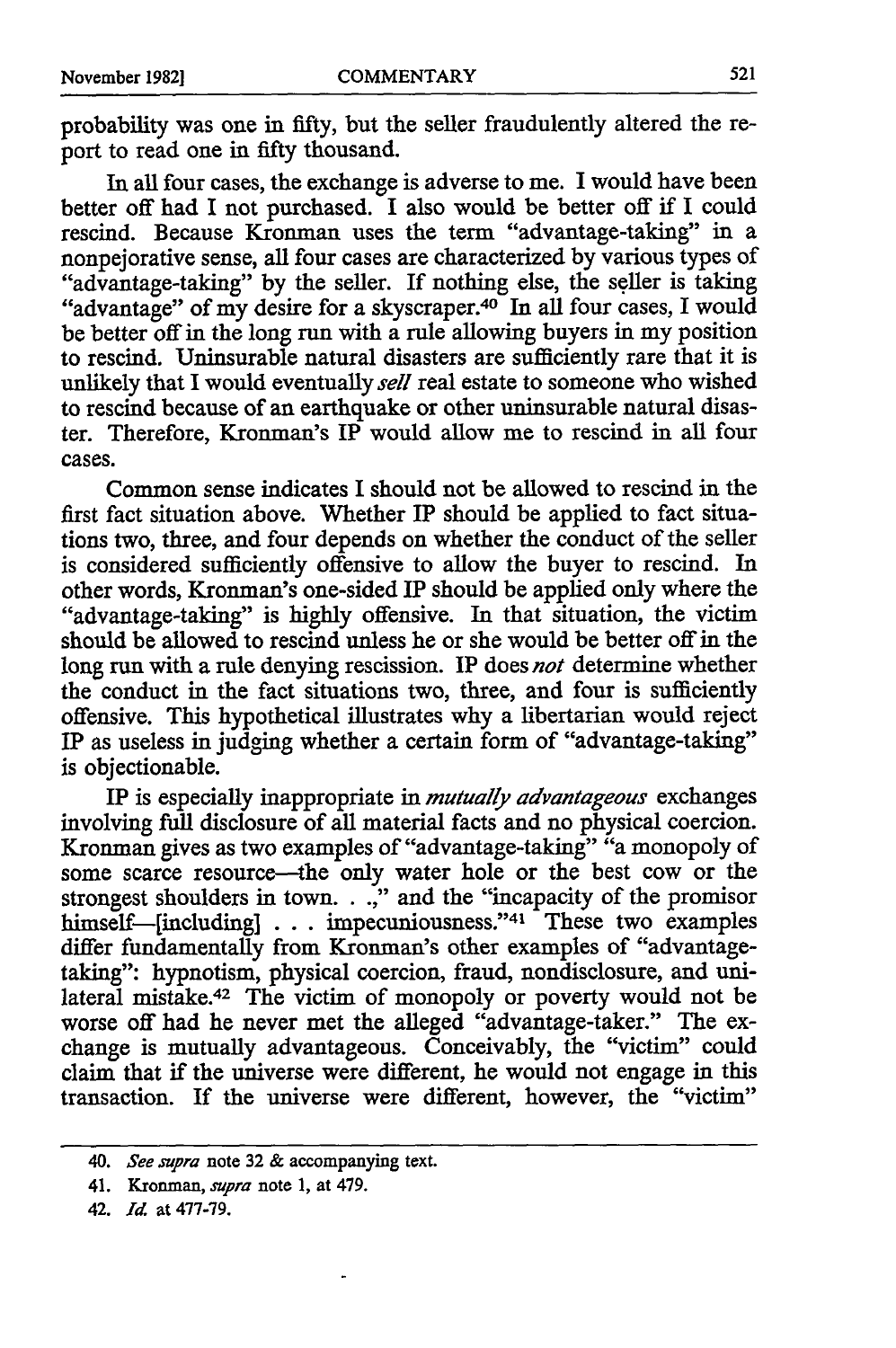would be a different person, with different abilities and personality.<sup>43</sup> In this universe, the "victim" is still better off transacting with the "advantage-taker" than not transacting at all. A libertarian would not prohibit such exchanges or allow their rescission. Indeed, prohibition would make the "victim" worse off by depriving him or her of the opportunity to enter a mutually beneficial exchange. Allowing rescission would be futile because the exchanges almost never would be rescinded. If one person has a monopoly of a scarce resource, those who need the resource would rather pay high prices than do without the resource.

In order to justify differences in wealth, the noted libertarian philosopher, Robert Nozick, hypothesizes that Wilt Chamberlain's contract provides that each person attending his basketball games must pay an extra twenty-five cents into a box whose contents will be paid directly to Wilt Chamberlain. At the end of a season he winds up with \$250,000.44

Under Kronman's paretianism, Chamberlain's talent would be thrown into a common pool to which he had no prior right. In each exchange, he would be prohibited from using his talent, *unless* permitting use of the talent inured to the long-run benefit of the "victim," one of his fans. Presumably, all the fans would be desolate if Chamberlain could not take "advantage" of them. Therefore, IP would validate all the ticket sales.

Nozick's approach to the hypothetical is completely different, however. He would not dream of classifying the ticket purchases as "involuntary." Indeed, he views the transactions as paradigms of just exchanges, which require no defense.<sup>45</sup>

In summary, paretianism's baseline of absolute prohibition of all "advantage-taking" is much too broad-sweeping for libertarians. In choosing a principle to judge "advantage-taking," libertarians would reject IP and choose some other principle or system of principles. By rejecting IP, the libertarians would escape Kronman's slippery slope at an early stage.

#### The Arbitrariness of *Group* Paretianism

Assuming arguendo that a libertarian accepted IP as the proper principle for judging "advantage-taking," however, the libertarian would still reject Kronman's one-sided *group* paretianism (GP), which permits a type of "advantage-taking" if, in the long run, the welfare of

<sup>43.</sup> *See generally* Levin, *Reverse Discrimination, Shackled Runners, and Personal Identity,* 37 PHIL. **STUD.** 139 (1980).

<sup>44.</sup> R. NOZICK, *supra* note 33, at 161-62.

<sup>45.</sup> *See id*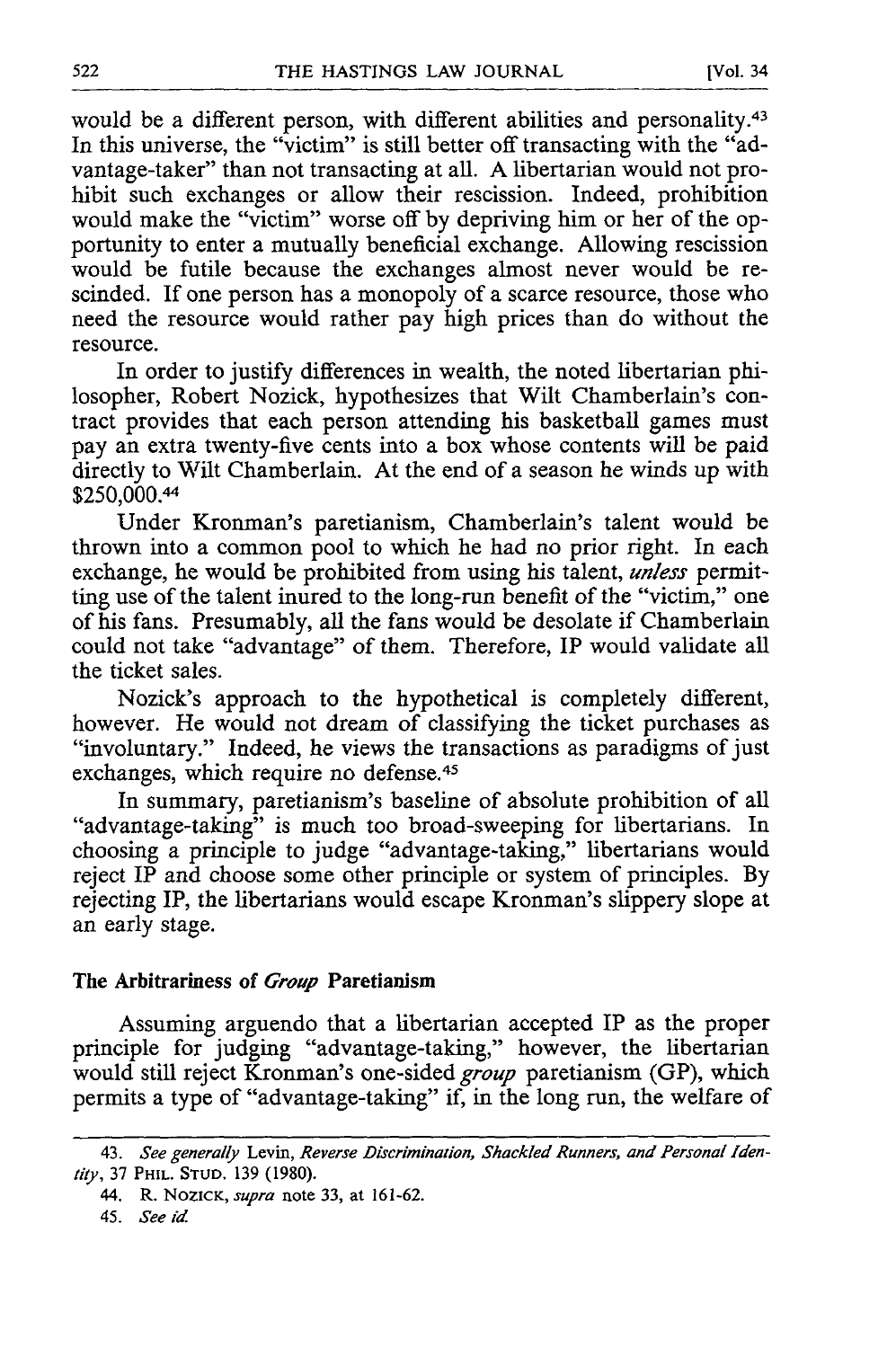*most* of its victims is increased.<sup>46</sup> As mentioned earlier, convenience and predictability prompted Kronman to substitute GP for IP.<sup>47</sup> For several reasons, the libertarian would find **GP** hopelessly arbitrary.

#### *The Arbitrariness of a Simple Majority Census of Better-Off "Victims"*

Kronman describes certain differences between GP and utilitarianism. 48 However, both principles violate the libertarian tenet that individuals have moral boundaries that must be respected even if the total welfare of some group is not maximized.49 If a libertarian feels that an individual's rights have been violated by a certain form of "advantage-taking," and that permitting this "advantage-taking" will not benefit the individual "victim," the libertarian will hardly classify the transaction as "voluntary" or acceptable solely because *others* in the class of "victims" will be benefited in the long term by allowing that type of "advantage-taking."

Under **GP,** if allowing a particular form of "advantage-taking" benefits, in the long term, 51% of the disadvantaged class, the remaining 49% may be sacrificed, no matter how little the *51%* gain, no matter how much the 49% lose, and no matter how much members of society outside the class of transactors are harmed by allowing the "advantagetaking." Conversely, under GP, if allowing a particular form of "advantage-taking" benefits in the long term only 49% of the disadvantaged class, the remaining 51% must be relieved of the disadvantage, no matter how much the 49% ultimately lose, no matter how little the *51%* ultimately gain, and no matter how much members of society outside the class of transactors are harmed **by** disallowing the "advantagetaking."

This approach would please neither the utilitarian nor the libertarian. The utilitarian would object because society's total welfare is not maximized. The libertarian would be bothered because certain individuals would have their rights infringed so that others would benefit.

This analysis of **GP** disregards the fundamental **flaw** of both **GP** and IP mentioned earlier;<sup>50</sup> because Kronman's concept of "advantagetaking" includes both objectionable and nonobjectionable conduct, no reason exists to favor the disadvantaged "victims" over the "advantagetakers." It is difficult to understand why *anyone,* much less a libertarian, would embrace GP's solicitude toward the class of "disadvantaged" people and GP's simple majority poll of the preferences of that class.

<sup>46.</sup> *See supra* note 15 & accompanying text.

<sup>47.</sup> *I.*

<sup>48.</sup> Kronman, *supra* note 1, at 487-88.

<sup>49.</sup> *See supra* note 13 & accompanying text.

*<sup>50.</sup> See supra* text accompanying notes 31-32.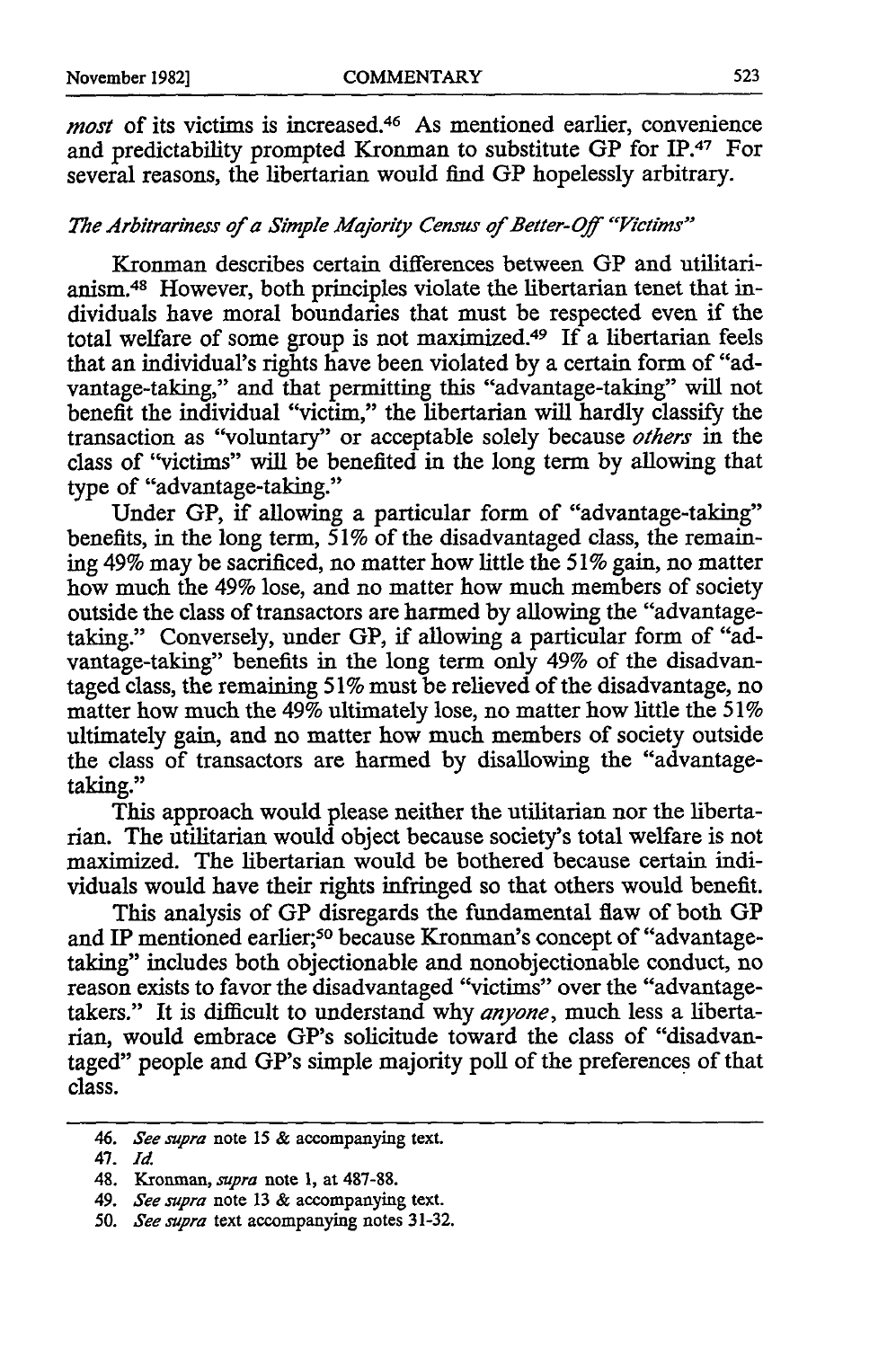### *Impossibility of Defining the Relevant Group of Victims*

GP is morally arbitrary for another reason. The number of people who are "victims" of a certain type of "advantage-taking" depends on how that type of "advantage-taking" is defined. Suppose that one hundred people would sometimes be the "victims" of a certain type of "advantage-taking." If that type of "advantage-taking" were defined more broadly, however, perhaps two hundred people would be "victims." If the form of "advantage-taking" were defined more narrowly, perhaps only fifty individuals would be "victims." These changes in the number of "victims" might influence the result of the GP welfare poll. For example, a majority of the two hundred "victims" might be worse off if the "advantage-taking" were permitted, but a majority of the fifty "victims" might be better off.

The problem of defining specific types of "advantage-taking" plagues one of Kronman's own examples of the application of paretianism. B, a trained geologist, buys a piece of property without disclosing to the seller, A, that there is a rich mineral deposit on the land.<sup>51</sup> Kronman suggests that allowing buyers to take advantage of deliberately acquired geological information may encourage mineral exploration and thereby lower mineral and *overall* prices enough to make sellers like A better off in the long run. If so, buyers like B should not be required to disclose. However, Kronman does not explain why the class of "victims" should not be broader or narrower than "land-sellers whose buyers do not disclose mineral deposits."

Suppose that the sellers of land with oil, natural gas, and bauxite are better off in the long run; but sellers of land with iron ore, uranium, gold, and silver are worse off in the long run. Separate contract rules could be developed for each type of mineral. Sellers could also be classified by region or state. Suppose that Oregon residents who unknowingly sell natural gas-rich land are worse off in the long run because natural gas is not an important source of power in that state. If the buyer knows there is natural gas on an Oregon resident's property, should the buyer be obligated to disclose this fact to the seller? Even if one rule is to be adopted for all "minerals," "mineral" must be defined. Is hot underground water, usable for thermal power, a mineral?

The relevant class could also be broadened to include:

1. land-sellers whose buyers do not disclose material information;

2. sellers *and buyers* of land when the other party does not disclose material information;

3. sellers (of anything) whose buyers do not disclose material information;

**<sup>51.</sup>** Kronman, *supra* note **1,** at 489-90.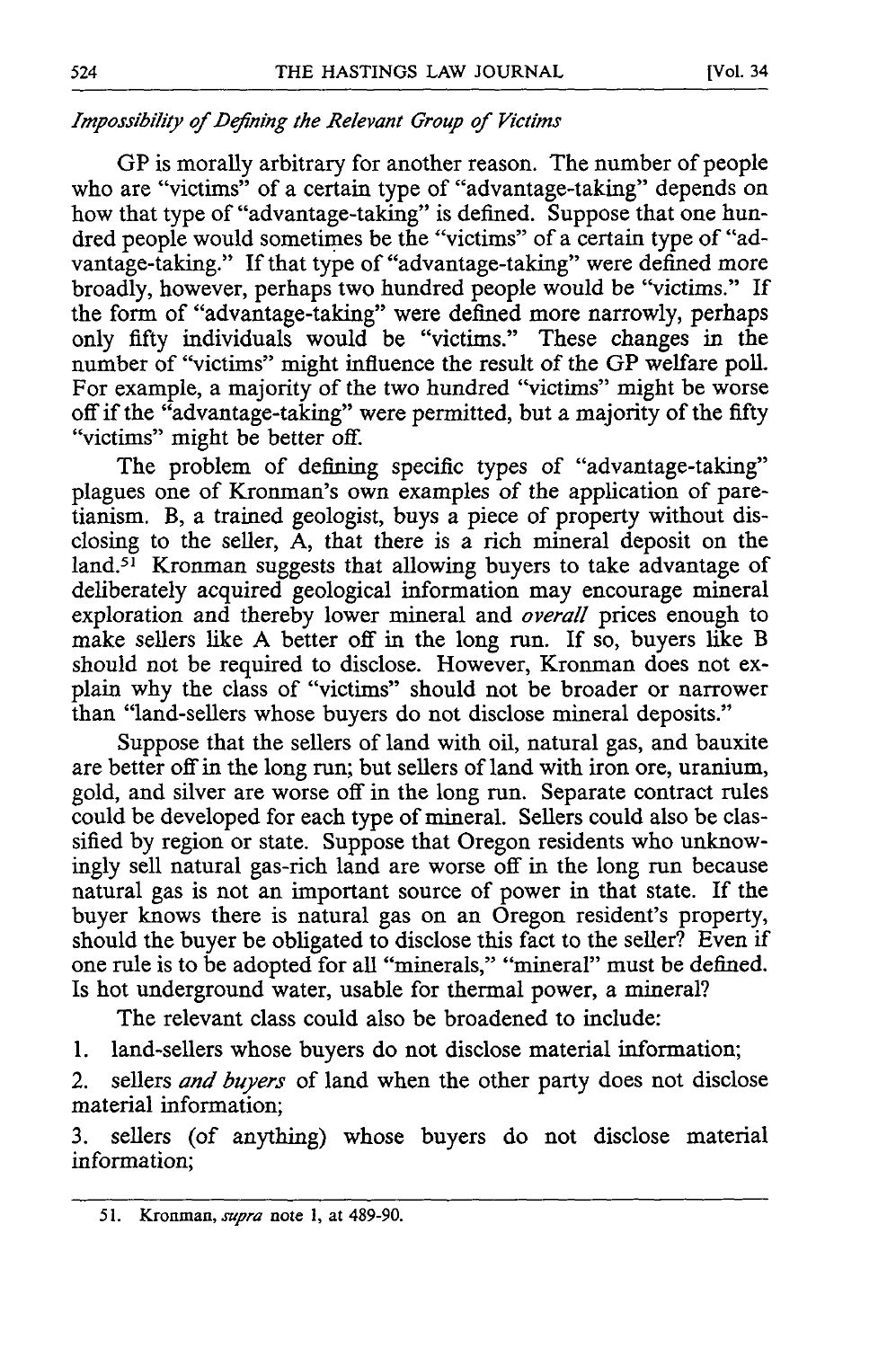4. sellers *and buyers* (of anything) when the other party does not disclose material information;

5. sellers and buyers (of anything) when the other party engages in material nondisclosure *or affirmative misrepresentation.*

GP has no standard for determining whether a class of "victims" has been properly defined. Therefore, the principle is impossible to apply in practice.

#### *Other Obstacles to the Application of GP*

Other practical problems confront GP. Clairvoyance is required to apply GP to Kronman's proposed rule permitting land-buyers to conceal deliberately acquired geological information. He hypothesizes that such a rule would make land-sellers better off in the long run because of the resulting decline in the price of a given mineral, or of minerals in general. To test this hypothesis, future victims must somehow be identified and their annual land-sale losses predicted. Then, the effect of lower mineral prices on their welfare must be projected year by year. After these two determinations, welfare gains and losses for different years must be aggregated using an appropriate discount rate.<sup>52</sup>

Furthermore, Kronman's nondisclosure rule might have a divergent effect on classes of land-selling victims from different years. Every year, the victims differ. Like any consumer, each victim purchases his or her own distinctive "market basket" of goods and services. (This distinctive "basket" also varies from year to year.) Therefore, the price of any given mineral, or of minerals in general, has a different impact on each annual group of land-selling victims. Were Kronman's nondisclosure rule adopted, a majority of one year's class of victims might be better off in the long run, but a majority of next year's victims might be worse off.

Another problem is how to count the number of persons who are better off and worse off. If a partnership, corporation, trust, or pension fund is a victim, do all the partners, shareholders, and beneficiaries each count as one victim?

Finally, who would engage in the fact-finding necessary to determine whether victims are better or worse off in the long run? As Kronman himself suggests, courts are ill equipped to make such findings.53 A legislature would be besieged by lobbyists of trade associa-

**<sup>52.</sup>** For a discussion on discounting future returns to present value, see V. **BRUDNEY &** M. **CHIRELSTEIN, CASES AND** MATERIALS **ON** CORPORATE **FINANCE** 35-44, 59-81 **(2d** ed. **1979);** W. KLEIN, **BUSINESS ORGANIZATION AND FINANCE: LEGAL AND ECONOMIC** PRINCI-PLES 203-20 (1981).

**<sup>53.</sup>** *Cf. Kronman, supra* note **1,** at 487: "Unlike a court, a legislature must evaluate the effects of proposed rules on classes of persons rather than on particular, identifiable individuals."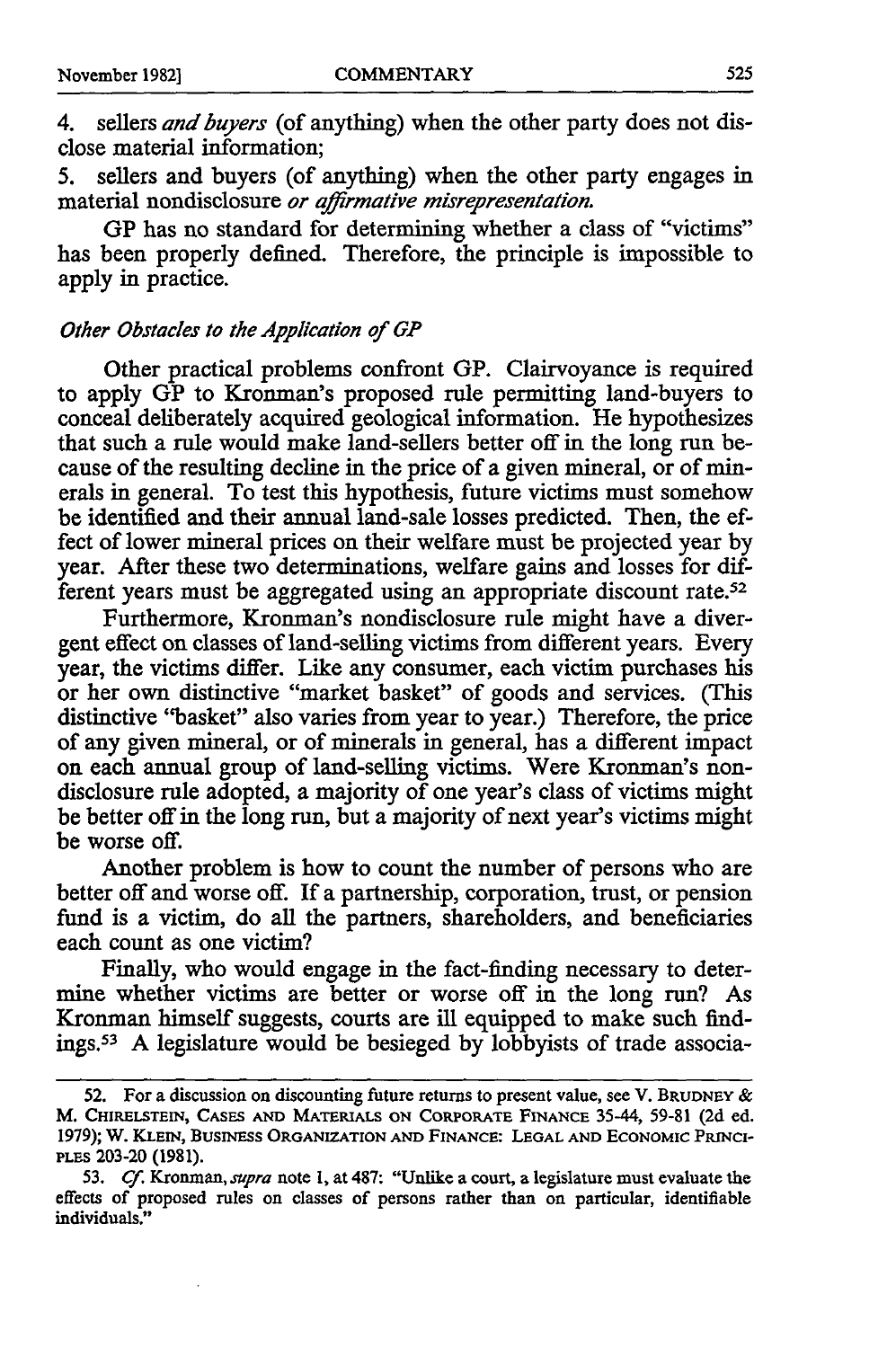tions arguing for certain findings and classifications. This hardly seems a system that a libertarian would embrace.

In summary, **GP** is impossible to apply in practice. Even if the relevant class of victims somehow could be defined, clairvoyance would be necessary to identify future victims and the effect of a rule on their long-term welfare. Furthermore, a rule may have divergent effects on the groups of victims from different years. Because of these and other serious practical obstacles, even if a libertarian could disregard the moral arbitrariness of **GP,** he or she would still be unable to apply the principle.

#### **Conclusion**

Starting with the correct premise that libertarians would prohibit certain forms of "advantage-taking"-coercion and deceit, for example-Kronman attempts to force libertarians down the slippery slope to wealth redistribution. Essential to Kronman's argument is libertarian endorsement of paretianism, a principle of distributive justice that places all advantageous assets into a common pool to which no one, not even the possessor, has any prior claim. Paretianism has a baseline prohibiting all "advantage-taking," even that which is morally approved. If you like my voice and pay to hear my singing, by Kronman's definition, I am taking "advantage" of your taste for my talent. Paretianism's common pool principle sweeps too broadly for the libertarian. The libertarian antipathy toward robbery is based on solicitude for, not rejection of, private property. Just because libertarians would prohibit some "advantage-taking" does not mean that they would accept a principle initially prohibiting all "advantage-taking." Instead of using paretianism to identify illegitimate "advantage-taking," libertarians would use a set of moral principles sensitive enough to make such differentiations as that between intentional and reckless deceit or between affirmative misrepresentation and nondisclosure. Paretianism's Draconian approach is of little use in making these fine distinctions.

Kronman advances two versions of paretianism: Individual and Group. He substitutes the latter for the former because of convenience and predictability. GP's simple majority census of better-off "victims" violates the libertarian tenet that individuals have moral boundaries that must be respected although others are deprived of a benefit. In addition, **GP** cannot be applied because defining the relevant class of "victims" is impossible.

In short, a libertarian would reject paretianism as a restraint on "advantage-taking" exchanges. Therefore, consistency would not force him or her to use paretianism, or another principle of distributive jus